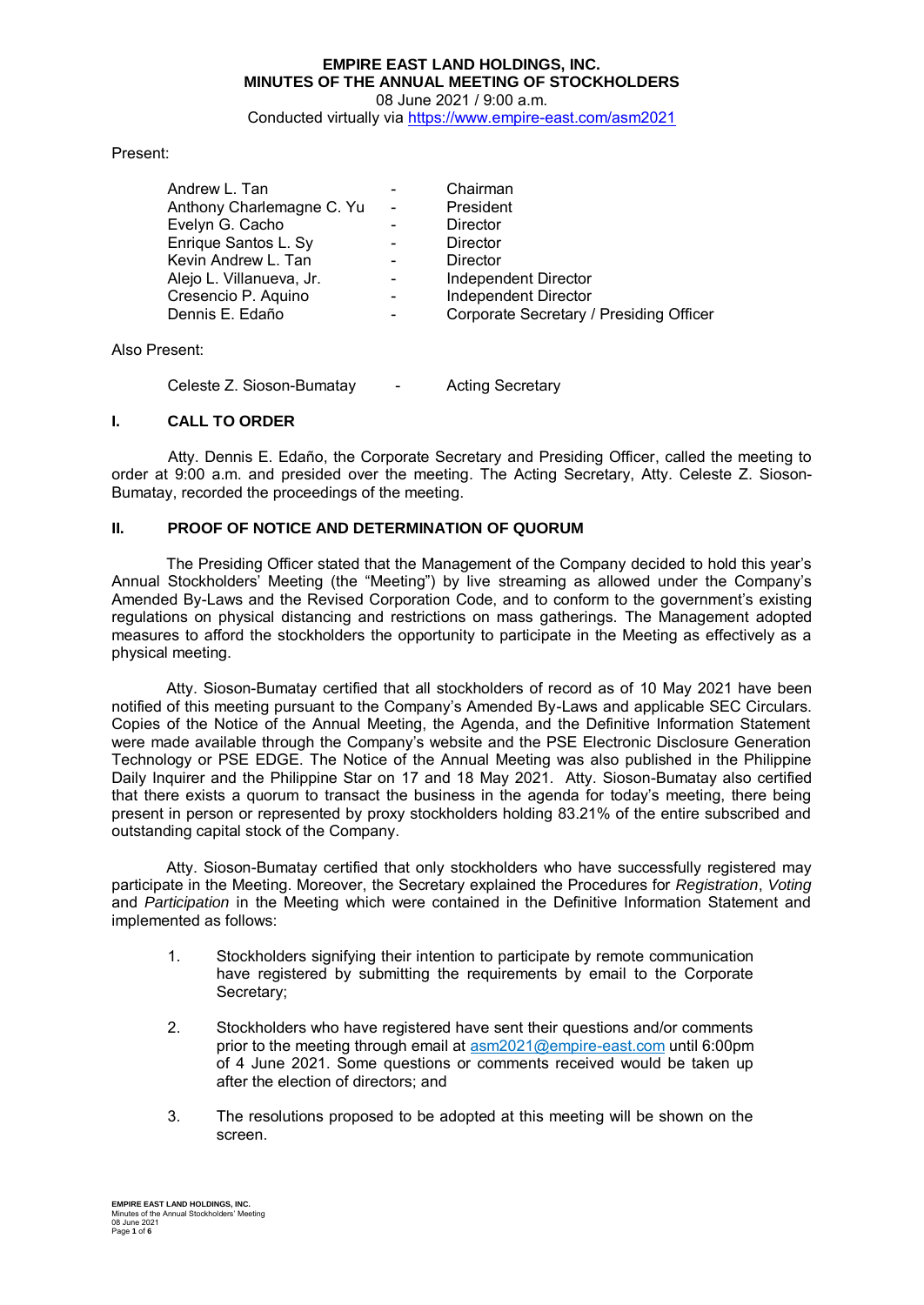## **III. APPROVAL OF MINUTES OF THE PREVIOUS ANNUAL MEETING**

The Presiding Officer then proceeded with the approval of the minutes of the annual stockholders' meeting held on 15 July 2020, and informed the stockholders that the copy of the minutes of the 2020 Annual Meeting have been made available through the Company's website.

The Acting Secretary announced that 100% of the voting shares represented in the Meeting have voted in favor of the approval of the minutes of the annual stockholders' meeting held on 15 July 2020.

## **IV. ANNUAL REPORT OF THE MANAGEMENT**

The President, Mr. Anthony Charlemagne C. Yu, delivered the Management's Message to the Stockholders, as follows:

## **CHALLENGES TODAY, OPPORTUNITIES FOR TOMORROW**

Dear Stockholders, Members of the Board, Officers of the Company, Ladies & Gentlemen, Good Day!

The Year 2020 has brought us unprecedented challenges when the COVID-19 pandemic hit almost all businesses across different industries. The real estate market, particularly the residential sector, has not been spared by the economic blow, but figures show how your Company has solidified the trust from our homebuyers in the face of the pandemic.

#### **PERFORMANCE AMIDST PANDEMIC**

With close to 9% growth in booked sales compared to the previous year, our performance for the year still indicates the resiliency of Empire East and its stakeholders amid these troubled times.

This result was due to an extensive transmutation program that we have implemented, enabling your Company to perform productively in the new normal and effectively positioning its residential developments as an essential and valuable product both for end-users and investors.

The breakthrough lifestyle concepts we pioneered, such as the "live-work-play township model", loft-type homes, micro-cities, transit-oriented developments, urban resorts, as well as our zero down payment schemes, were bold moves as responses to several crises and setbacks. We have always been adaptive, sustainable, and resilient through the years. One of the major hallmarks of your Company for these past 27 years is our ability to come out of every crisis much stronger than before. Your Company remains on track with our goals through proactive measures that follow our future-proof roadmap.

#### **CHALLENGES AND ACTIONS**

Prolonged regional lockdowns, travel restrictions, reduced OFW remittance inflows, and lower business consumer confidence are the key factors that caused unsettling fear to the real estate market. Remittances from OFWs diminished in 2020 compared to the previous year. Further, our economy suffered from a contraction in 2020, while we observed some spikes in our inflation rate.

As we faced uncertainties throughout the year, one of our immediate responses was to leverage our digital assets to make our daily operations more seamless and efficient, while responding to the demands of the market for a safer and faster way of doing business.

Thus, we embarked on a Transmutation Plan that encompasses three core aspects of our business operation: People, Process, and Projects. We realigned our resources according to the requirements of the new normal, and we have set - as our primary objective- the transmutation of Empire East as one of the first digitally-transformed and technologically-efficient companies in the industry.

Our Company considers its People as an indispensable asset. Most of our employees and salespeople were given the opportunity to adopt a work-from-home set-up that kept them safe from health risks and which resulted to reduced overhead costs for operations. Customized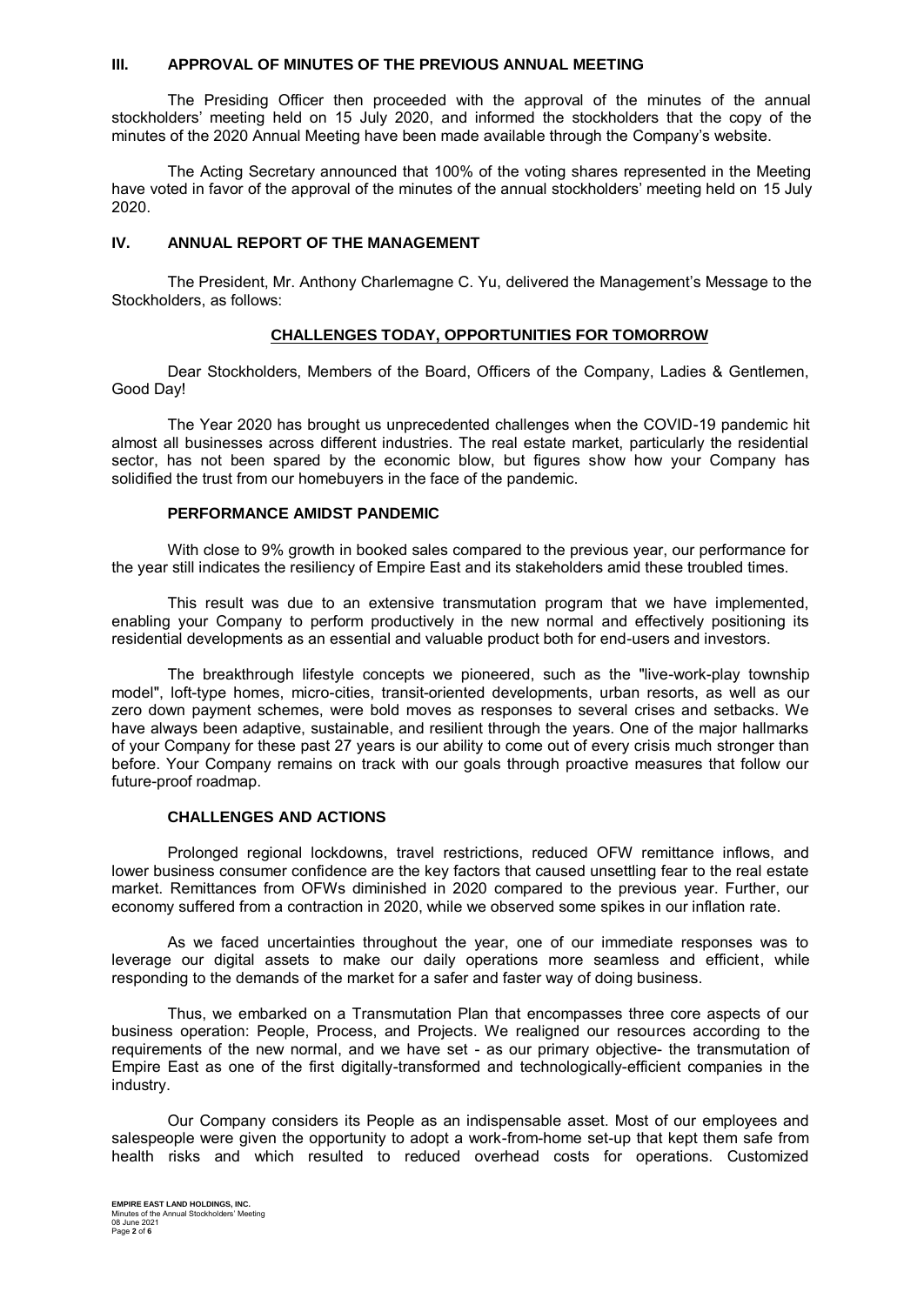Telecommuting Approaches were implemented depending on each personnel's roles and functions; and activities for continuous growth and wellness have been conducted.

We reengineered our Processes by streamlining the procedures and expediting the flow of transactions through full digitalization or automation.

Lastly, we recalibrated our services and targets related to our Projects, both internally and externally. We wanted to ensure that amidst the deferment of the original timetable in each development, the Company would be able to satisfactorily deliver its commitment and consistently sustain the trust of its stakeholders.

The erratic times brought by the pandemic have hurled huge waves on our operations because of the combination of: a proactive management, essential and well-conceived product offerings, crisis-resilient communities, an intelligent market, and adaptable employees, we remain a very vigorous Company that is on track with our goals.

#### **WE CONTINUE TO RISE**

Empire East continues to pave its way towards progress as we take further steps in developing our largest project to date—the 24-hectare Empire East Highland City along Felix Avenue in the boundary of Pasig City and Cainta, Rizal. Since we launched the project, it has become one of the most popular and sought-after projects among Philippine homebuyers. The high-rise towers of its first residential phase, Arcadia, are enjoying brisk sales and will soon be completely sold out. This 37 tower project is one of the most promising real estate developments in the country today because of its nature-themed development as well as the news on the opening of new infrastructure projects nearby, like the much anticipated LRT-2 East extension and the upcoming MRT-4.

Alongside Empire East Highland City, we are happy to report an increase in sales for our 4 tower premier residential development in Mandaluyong City, The Paddington Place, during 2020 up to the first months of 2021.

Meanwhile, Empire East communities remain resilient and responsive amidst the current adversity. On top of ensuring strict adherence to safety protocols within the neighborhood, in our developments in Pioneer Woodlands in Mandaluyong City, San Lorenzo Place in Makati City, Little Baguio Terraces in San Juan City, Kasara Urban Resort Residences and The Rochester in Pasig City, Cambridge Village in the Pasig-Cainta area, and California Garden Square in Mandaluyong City, residents of all these developments have kept the Bayanihan spirit alive through their initiatives to help our fellowmen. This proves that owning an Empire East home from one of our communities is a great way to combat fear and anxiety from any pandemic or other calamities.

Further, in early 2020, together with our affiliates under the Alliance Global Group, Empire East pledged to build sustainable cities and communities in line with the United Nations (UN) Sustainable Development Goals. Such commitment can be delivered through our township development Empire East Highland City, and many other upcoming projects. We also vowed to utilize renewable energy, lessen carbon footprint, create more job opportunities, and fight for gender equality in our workplace.

#### **A NEW ERA AHEAD**

If crises prepared us for growth, this pandemic is preparing us for the future. We have announced during our 25th anniversary that we have lived up to generations as a strong "homebuilder brand" of unparalleled communities throughout the years.

We have proven that despite harsh conditions, your Company has remained very proactive, while your Company's products have proven to be crisis-proof, and our communities continue to be among the most resilient.

We have once again proven that we do not just build homes. We offer protection and provision and a chance for nourishment for the future lifestyle of our stakeholders.

Together with all our stakeholders, we continue to re-imagine the future of Empire East—one that is sustainable in both its operational efficiency and its product development so that we can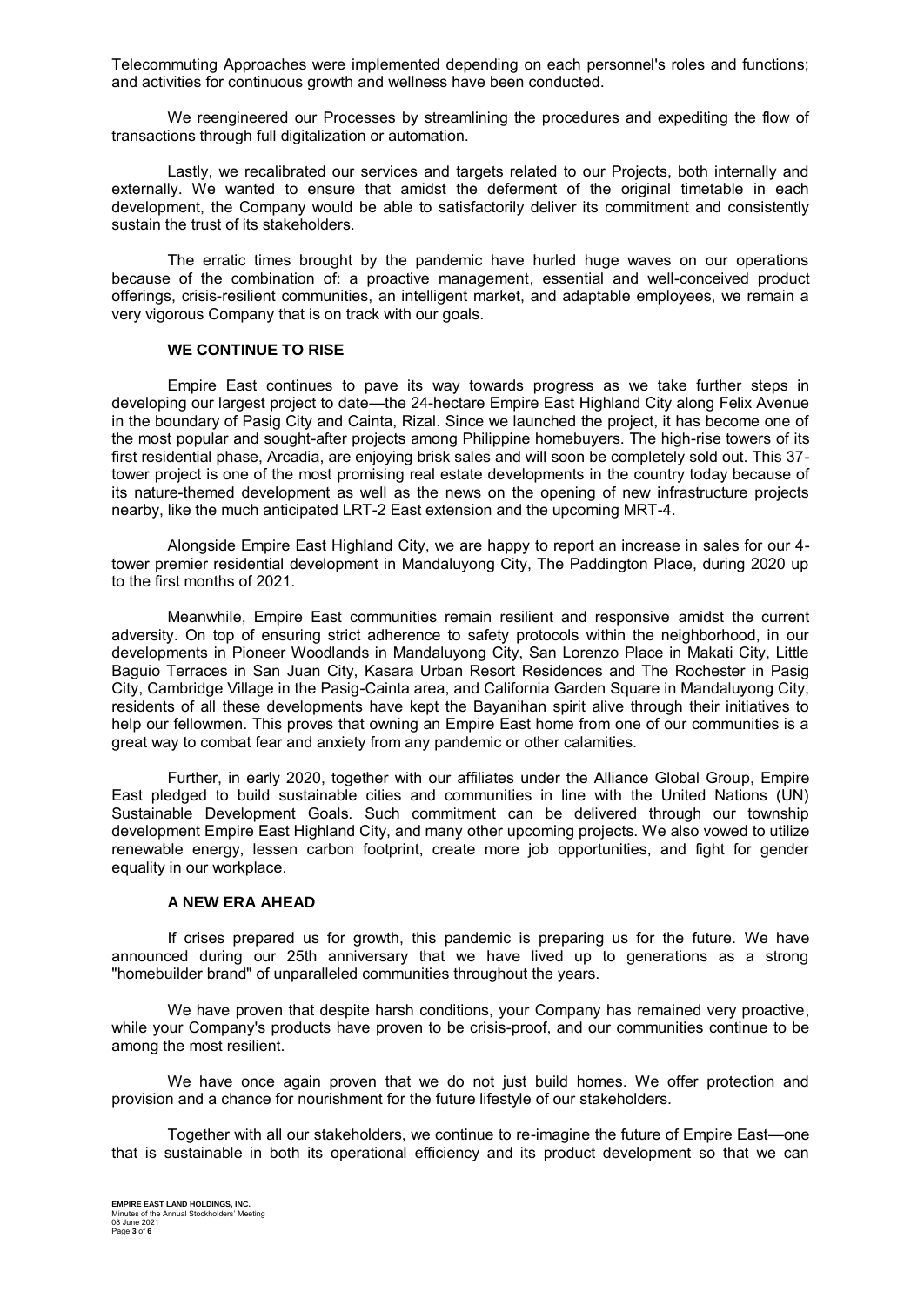continue to provide safer and more caring homes for the Filipino people. With confidence, we march with you as we work through today's challenges and transform them into opportunities for tomorrow.

Thank you, and please be safe.

# **V. APPOINTMENT OF EXTERNAL AUDITORS**

The Presiding Officer informed the stockholders that the Audit Committee of the Board of Directors has recommended to the Board the engagement of Punongbayan & Araullo as independent auditors of the Company for the audit of its financial statements for the year ending 31 December 2021.

The Acting Secretary certified that 100% of the voting shares represented in this meeting have voted in favor of the engagement of Punongbayan & Araullo as external auditors for the fiscal year ending 31 December 2021.

## **VI. AMENDMENT OF THE THIRD ARTICLE OF THE AMENDED ARTICLES OF INCORPORATION**

 The Presiding Officer informed the stockholders that the next item on the agenda was the approval of the proposed amendments to the Third Article of the Amended Articles of the Incorporation to change its principal office address.

The Acting Secretary certified that 100% of the voting shares represented in the Meeting have voted in favor of the adoption of the resolution amending the Third Articles of the Amended Articles of the Incorporation to change its principal office address.

## **VII. RATIFICATION OF ACTS AND RESOLUTIONS OF THE BOARD OF DIRECTORS, BOARD COMMITTEES AND MANAGEMENT**

The Presiding Officer proposed the ratification of all acts and resolutions of the Board of Directors, Board Committees and Management since the date of last year's annual stockholders' meeting held on 15 July 2020 and until 7 June 2021. A list of such acts was provided in the Definitive Information Statement distributed to the stockholders.

The Acting Secretary submitted for ratification are all acts and resolutions of the Board of Directors, Board Committees and Management, which were duly adopted in the ordinary course of business from 15 July 2020 until 7 June 2021. The Acting Secretary also reported that 99% of the voting shares represented in this meeting have voted in favor of this resolution.

## **VIII. ELECTION OF DIRECTORS**

The Presiding Officer informed the stockholders that the Company shall be electing seven (7) directors, at least two of whom shall be independent directors pursuant to the Securities and Regulation Code and the Company's Revised Manual of Corporate Governance.

On behalf of the Corporate Governance Committee, Atty. Amiel Victor A. Asuncion presented the Final List of Nominees to the Board of Directors, as follows: Dr. Andrew L. Tan, Mr. Anthony Charlemagne C. Yu, Mr. Kevin Andrew L. Tan, Mrs. Evelyn G. Cacho and Mr. Enrique Santos L. Sy for regular directors, and Mr. Cresencio P. Aquino and Mr. Alejo L. Villanueva for independent directors. Furthermore, Atty. Asuncion reported that the nominees for election as directors of the Company possess all the qualifications and none of the disqualifications to hold office as directors of the Company.

The Acting Secretary presented the voting results and certified that each of the nominees have garnered at least 99% of the voting shares represented in the Meeting. Since there were only seven nominees to the Board and considering the absence of objections, all the seven (7) nominees were elected to the Board of Directors.

## **IX. OTHER MATTERS/OPEN FORUM**

In the succeeding pages is a summary of the questions from the stockholders and the corresponding answers that were given: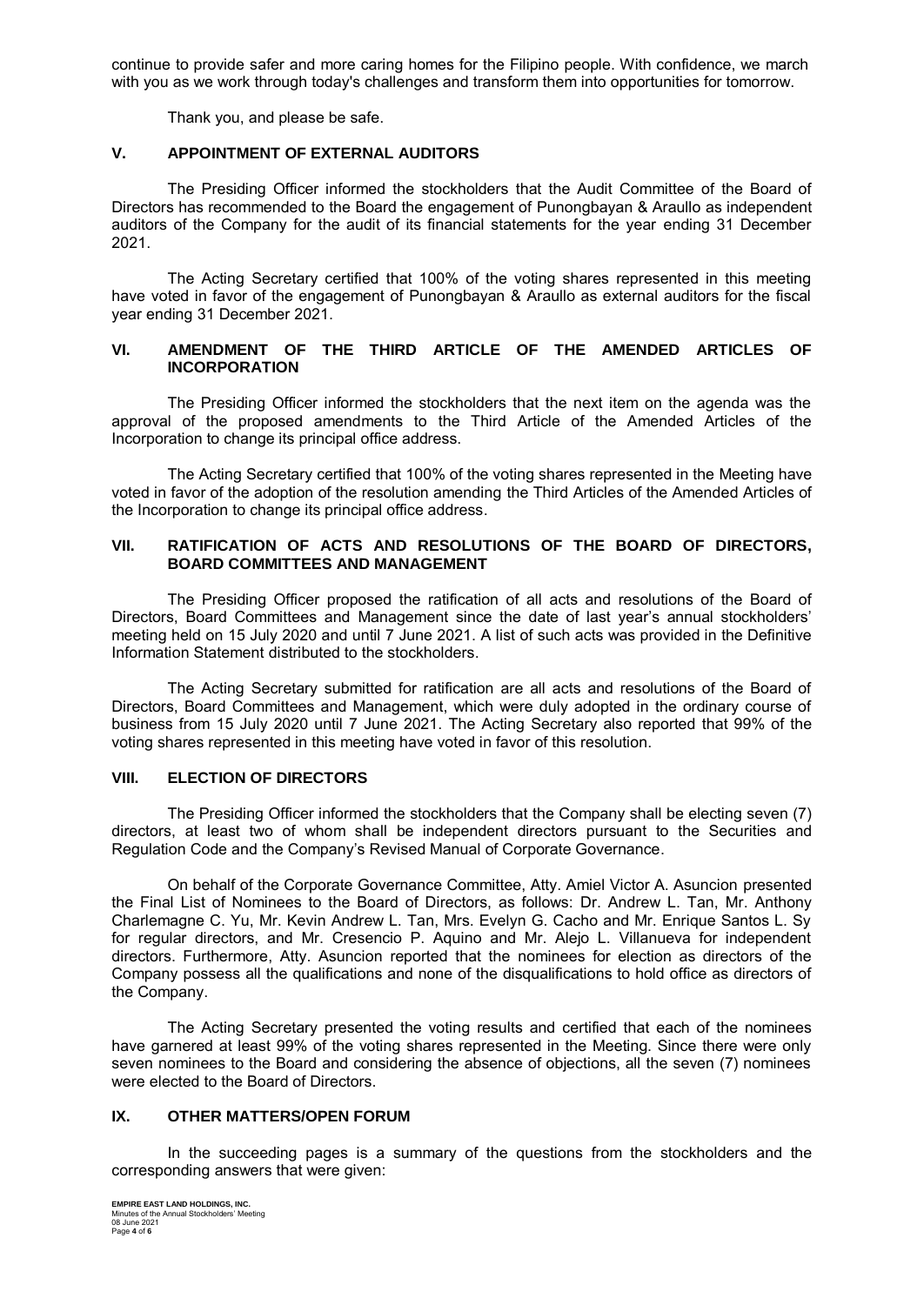- Question: Can you claim that your brisk sales in 2020 can also be attributed to the anticipation of market recovery by investors?
- Answer: Yes, indeed. Property investors and speculators are definitely anticipating for the bouncing back of the industry and the economy. While most of our buyers remain to be end-users, we have a significant number of local investors who intelligently know that as soon as this pandemic is over, we will be able to recover. The real estate products they invested in today will surely have high returns in the very near future.

In fact, these type of buyers who anticipate market recovery are not only looking on the current prices which they project will increase significantly in the years ahead. They are also taking advantage of the flexible payment terms that we have been offering since the pandemic in order to assist our buyers in times of need.

So, in response to your question, the answer is – Yes, the brisk sales in 2020 can be attributed to the anticipation of market recovery by investors, and even end-users, who have an investor-mindset.

- Question: Data says that OFW deployment dropped to 75% in 2020 compared to 2019, which is a record-low since 1990. There are also reports stating that numerous Overseas Filipinos have lost their jobs abroad due to the pandemic, and many have already been repatriated. Did this affect the Company's sales production to this particular market niche, as well as the incoming payments from previous OFW buyers?
- Answer: I trust that your data is correct, and we would not dispute the drop in OFW deployment in 2020 due to this unprecedented pandemic of our time, as we mentioned in our Message.

Since a significant segment of the Philippine residential market is comprised of OFWs, any reduction in OFW deployment can cause a tectonic shift in the Philippine real estate market.

But as far as Empire East is concerned, we have not directly felt the negative impact of a lower OFW deployment last year. As our salesforce shifted to digital, we were in fact able to explore more opportunities to tap this market abroad through online platforms. We have received an increased number of inquiries and successfully booked additional sales from OFWs due this digital shift.

The majority of our OFW buyers with us have opted to continue their monthly amortizations despite the provision in the BAYANIHAN Act to defer payments. There are a few cases of collection deferments but the successful restructuring of these few accounts have effectively minimized the cases of delinquent accounts. At the start of 2021, we can already say that inflow of cash payments has returned back - close to normal.

- Question: Several Empire East communities were identified to be resilient and responsive amidst the pandemic, citing efforts to help our fellowmen. Could you share with us what specifically are these efforts and how do these events impact the Company?
- Answer: In the residential developments mentioned earlier, at the onset of the strict lockdown in early 2020, our residents and tenants have mobilized themselves to provide food, toiletries and other basic daily necessities to the community frontliners such as the security quards, maintenance personnel and even property admin staff who had opted to stay in the project sites for days and weeks in order to serve the community better.

Even before community pantries have become a trend in 2021, our communities in our different projects have already set up the pantry concept, which would allow one to give what one can and to get what another needs among residents of the same project. Today, several projects have also put up community pantries to reach out beyond their own communities, and we strongly encourage and support these initiatives of the Property Management Group and many of our Homeowners' Associations.